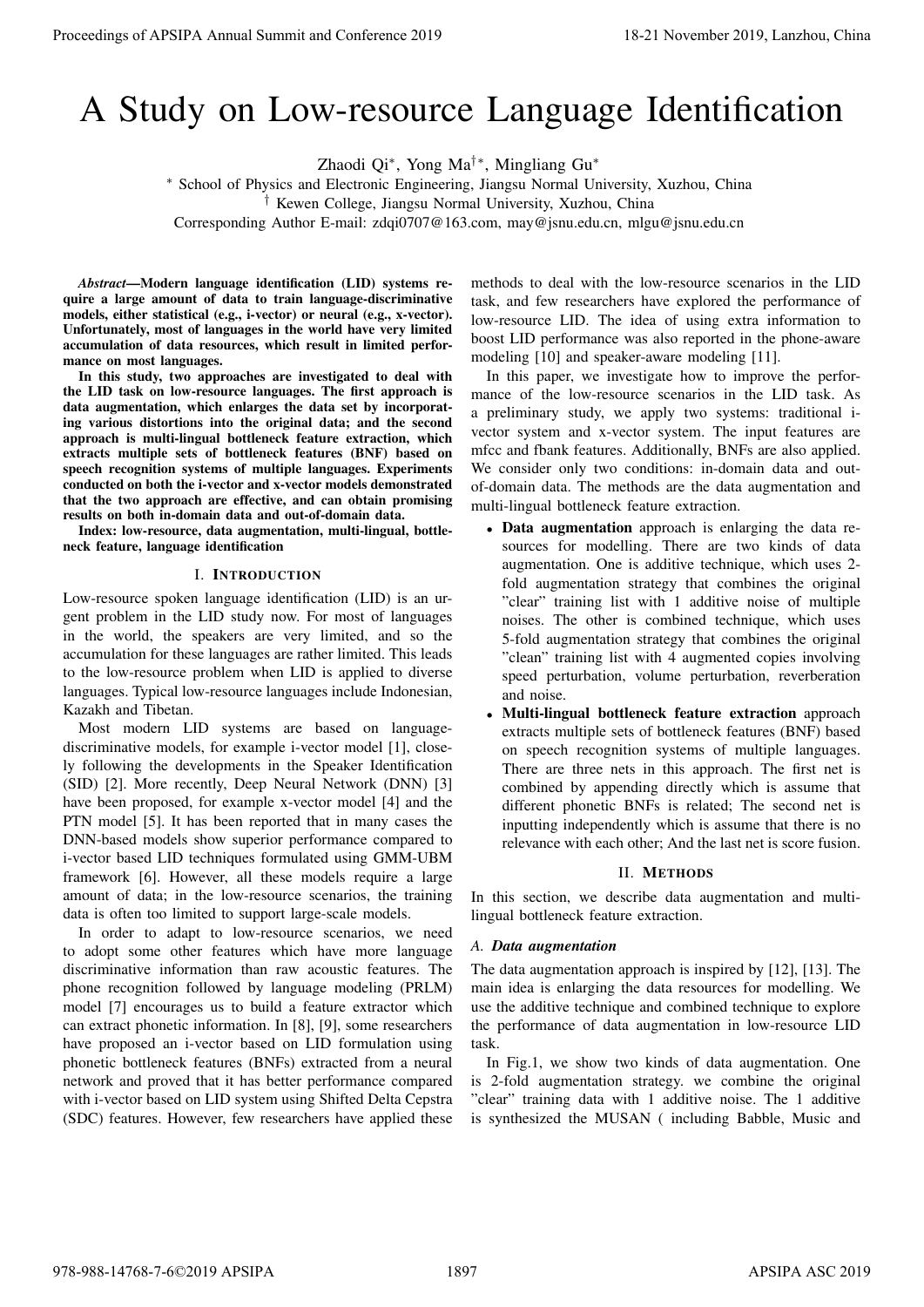

Fig. 1. Two combination techniques of data augmentation.

Noise ) with the original "clear" training data after speed perturbation, volume perturbation and reverberation as shown in Fig.1.(a). The other is 5-fold augmentation strategy. we combine the original "clear" training data with 4 augmented copies which are obtained by speed perturbation, volume perturbation, reverberation and MUSAN respectively as shown in Fig.1.(b). The data augmentation strategy are as follows:

- Speed perturbation: apply 1.1 times or 0.9 times speed of the original recording.
- Volume perturbation: the scale of volume is chosen randomly between 0.125 and 2.
- Reverberation: the artificially reverberated data is convoluted with simulated RIRs.
- Babble: add the summation of the speech from several speakers randomly selected from MUSAN [12] to the original signal (13-20dB SN
- Music: add a randomly selected music file from MUSAN to the original signal (5-15dB SNR).
- Noise: add MUSAN noises every second throughout the recording (0-15dB SNR).

Speed perturbation uses a specified speed factor [14] to change the speed of the speech signal. Reverberation convolves room impulse responses (RIR) with audio. For additive noise, we use the MUSAN dataset, which consists of over 900 noises, 42 hours of music from various genres and 60 hours of speech from twelve languages [15]. Both MUSAN and the RIR datasets are from http://www.openslr.org.

## *B. Multi-lingual bottleneck feature extraction*

Multi-lingual bottleneck feature extraction approach extracts multiple sets of bottleneck features (BNF) based on speech recognition systems of multiple languages. It is inspired by the complementarity of universal speech attributes and languagedependent phonemes.

The accuracy of phone recognizer is critical, but not the only factor for LID performance in the phone-aware approach. In other words, it is fine to model the phonemes in the language model based on the assumption of similarity between these two language if a phoneme of another language to be recognized is always recognized as the one in the phone set designed for the phone recognizer. It is quite common for spoken languages in different language families that the phonemes cannot be represented well in language modeling if some phonemes are very different from the language for phone recognizer. Meanwhile, it might be possible that some language ASR systems attribute to one aspect of the language space.

We relieve this problem by using attribute units which are potentially language-universal across all spoken languages.

In this study, we show the complementary nature of speech attribute detectors to phone recognizers by combining the BNFs extracted from different ASR decoders with phones and attributes.



Fig. 2. Several combination techniques of multi-lingual bottleneck feature extraction. Here (a)(c) shows that different phonetic BNFs is related, and (b)(d) shows that there is no relevance with each other.

In Fig.2, we use just two mono-lingual BNFs to fuse different ways in the preliminary study. In Fig.2.(a)(c), we append directly two BNFs by frame level. And in i-vector system, we reduce it from 512 dimensional to 80 dimensional. In Fig.1.(b), we first reduce the BNFs from 256 dimensional to 40 dimensional respectively, then append by frame level. At last the combined feature is the input feature of i-vector system. In Fig.2.(d), we input the two BNFs into the x-vector separately and parameters of the x-vector system are shared. Additionally, score fusion is also used in this study.

#### III. EXPERIMENTS

We build several systems to deal with the low-resource scenarios in the LID task. All systems are built on the Kaldi speech recognition toolkit [16].

#### *A. Database*

*1) Training data:* The training data is taken from the 2018 Oriental Language Recognition (OLR) Competition, which was organized by Tsinghua University and SpeechOcean [17]. This competition has been arranged for three times, with the aim of promoting the research on LID techniques for oriental languages [17]–[19]. The data is provided by Haitian Ruisheng and contains 10 languages. The recordings are the traditional telephone channel with 16kHz, 16 bit, mono format. Each language is about 10 hours, and the gender ratio of men and women is 1:1. In order to emphasize the influence of data resources on language identification, this training data is divided into four data equilibrium quantity set, which are 25h,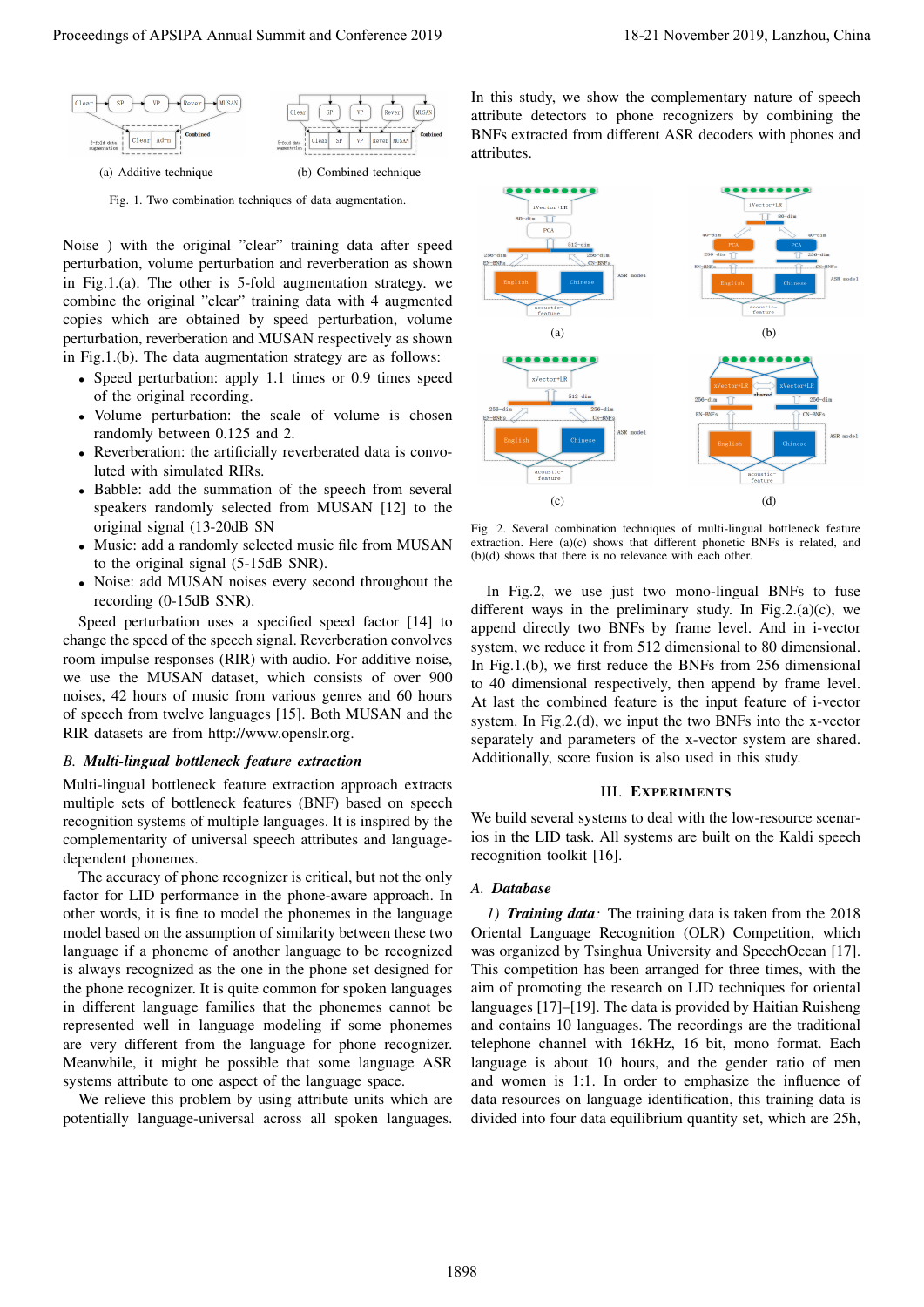50h, 75h, 106h, named train 25h, train 50h, train 75h and train 106h respectively in the experiment.

*2) Evaluation data:* Our evaluation consists of two distinct datasets: in-domain data and out-of-domain data. The indomain data is the standard test data for AP18-OLR, which contains 10 closed languages, containing 1800 utterances each. The out-of-domain data is downloaded from the Internet, which involves 6 closed languages, each in a particular language. The six languages are: Mandarin, Japanese, Russian, Vietnamese,Tibetan and Uyghur. containing about 1800 utterances each. The channel of out-of-domain recordings is the video channel. Before extracting the features of the out-ofdomain data speech segment, we converted the recordings to 16KHz, 16 bit, mono format.

The training data is 106.58h in length, the in-domain data is 34.05h in length, and the out-of-domain data is 15.71h in length.

## *B. Baseline*

*1) i-vector:* Our acoustic-feature baseline system is a traditional i-vector system. This system is based on the GMM-UBM recipe described in [2]. The features are 13 mfccs with a frame-length of 25ms. They are mean normalized over a sliding window of up to 3 seconds. Delta and acceleration are appended to create 39 dimension feature vectors. An energy-based speech activity detection (VAD) system selects features corresponding to speech frames. The UBM is a 1024 component diagonal-covariance GMM. The system uses a 400 dimensional i-vector extractor.

*2) x-vector:* The x-vector system is based on a framework that developed for speaker recognition [20]. The recipe is based on the SRE16 v2 recipe available in the main branch of Kaldi as https://github.com/kaldiasr/kaldi/tree/master/egs/sre16/v2. The feature learning component is a 5-layer time-delay neural network (TDNN). The statistic pooling layer computes the mean and standard deviation of the frame-level features from a speech segment. The size of the output layer is 10, corresponding to the number of languages in the training data. Once trained, the 512 dimensional activations of the penultimate hidden layer are read out as an x-vector.

#### *C. Features*

- Acoustic features: The acoustic features are 39 mfccs with a frame-length of 25ms in i-vector system and 40 fbanks in x-vector system.
- English BNFs: The English ASR model is trained by alignments provided by a standard chain model. 1300h data is used, and its input features are 40 fbanks. The ASR DNN has 11 layers, and its total left-context is 21 and right-context is 21. The softmax output layer computes posteriors for 5297 triphone states. Excluding the output layer, the DNN has 19.96 million parameters. we use 256 dimensional BNFs extracted from ASR DNN.
- Chinese BNFs: Chinese ASR model is trained with 3000h data, which architecture is same with English ASR model except that the posteriors is 5984 triphone states.

We reduce the BNFs from 256 dimensional to 40 dimensional by Principal Component Analysis (PCA) in the ivector system. BNFs extractor trained by one language can learn features to recognize other language. It is important for language identification in low-resource scenarios.

#### IV. RESULT

The evaluation standard is the accuracy metric, defined as

$$
Accuracy = \frac{L_T}{L_T + L_N} \times 100\% \tag{1}
$$

where  $L_T$  and  $L_N$  are target and non-target languages. In the following tables, scores of each data source (in-domain data or out-of-domain data) or language have been balanced and contribute equally to the metric.

#### *A. Baseline*

Our purpose is investigating on how to improve the performance of LID system in low-resource scenarios. we first implement two state-of-the-art which are i-vector systems and the x-vector baseline system without phone-aware information in different duration of training data and different channels of test set. Mfcc is the input feature of the system iVec mfcc lr. fbank is the input of the xVec\_fbank\_lr. And their back-end is Logistic regression (LR).

TABLE I COMPARING THE ACCURACY OF DIFFERENT DURATIONS OF TRAINING DATA IN IN-DOMAIN AND OUT-OF-DOMAIN. ALL SYSTEMS CONFORM TO THE FIXED TRAINING CONDITION

| Evaluation    | System        | 25h   | 50h   | 75h   | 106h  |
|---------------|---------------|-------|-------|-------|-------|
| in-domain     | iVec mfcc lr  | 71.43 | 84.00 | 88.05 | 90.62 |
|               | xVec fbank lr | 61.70 | 76.76 | 82.87 | 86.34 |
| out-of-domain | iVec mfcc lr  | 31.94 | 37.28 | 40.15 | 37.51 |
|               | xVec fbank lr | 31.05 | 35.56 | 37.76 | 35.48 |

In TABLE I, we find that the smaller the amount of training data, the lower the accuracy in the in-domain. And the accuracy of out-of-domain is much lower than in-domain on the same training data. In in-domain, compared train\_106h with train 25h, the accuracy decreased sharply from 90.62% to 71.43% in i-vector system. And the accuracy decreased sharply from 86.34% to 61.70% in x-vector system. In ivector system, compared in-domain with out-of-domain, the accuracy decreased sharply from 71.43% to 31.94% when training data is 25h, and the accuracy decreased sharply from 90.60% to 37.51% when training data is 106h. The results above demonstrate sufficiently the limited training degrading the performance of LID systems. Proceedings of APSIPA Annual Summit and Conference 2019<br>
Victoria de La Summit annual Summit annual Summit and Conference 2019 18-21 November 2019 18-21 November 2019<br>
The CONFERENCE Conference 2019 18-21 November 2019 18

#### *B. Data Augmentation*

In this section, we test the performance of augmenting the ivector and x-vector training data. The system iVec\_mfcc\_2f\_lr uses 2-fold additive augmentation, and iVec mfcc 5f lr uses 5-fold combined augmentation. In the systems above, the input feature is mfcc. The name of x-vector is the same except fbank instead of the mfcc.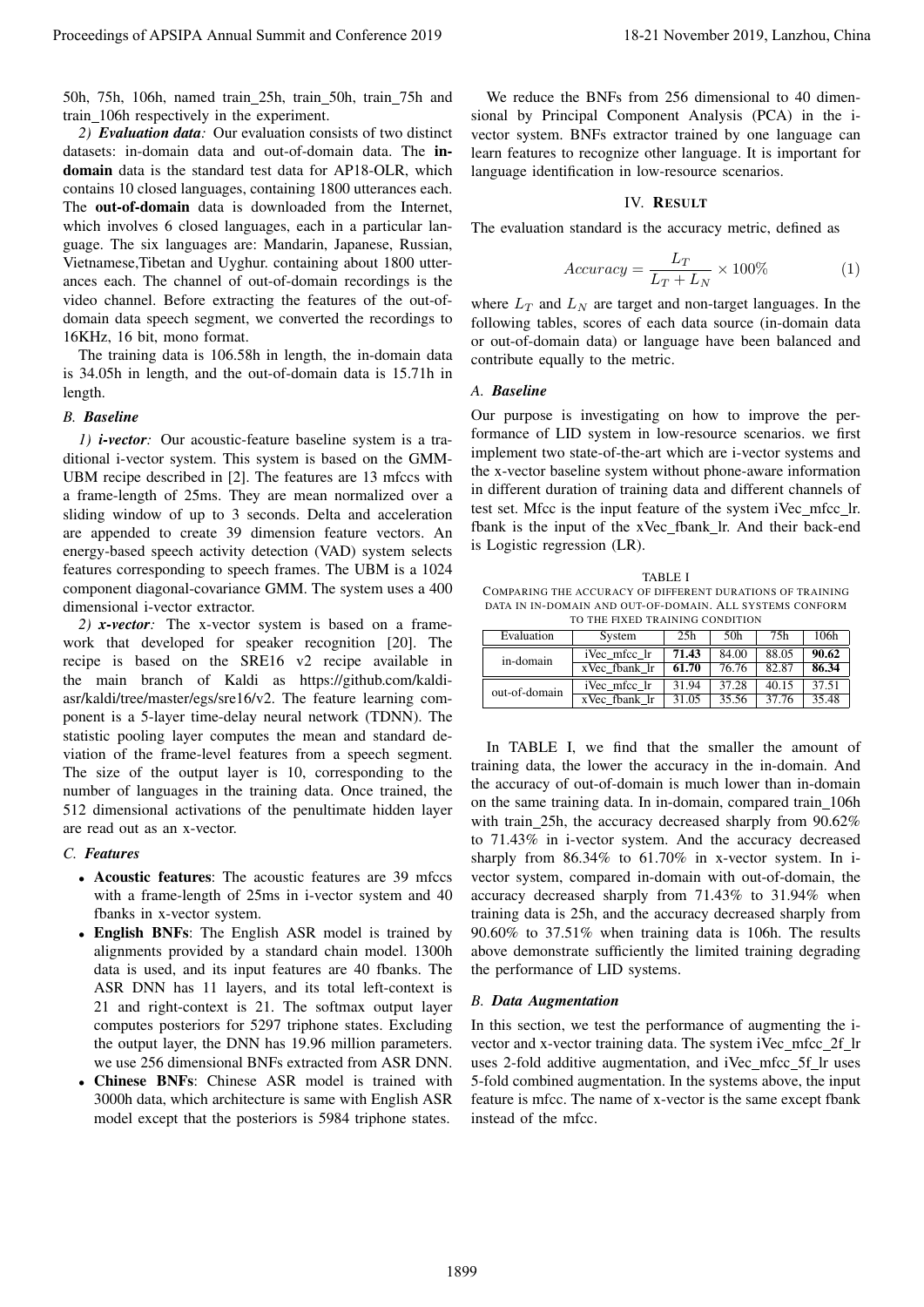| Evaluation    | System                              | 25h   | 50 <sub>h</sub> | 75h   | 106h  |
|---------------|-------------------------------------|-------|-----------------|-------|-------|
| in-domain     | iVec mfcc 2f lr                     | 69.89 | 76.46           | 87.83 | 89.25 |
|               | iVec mfcc 5f lr                     | 72.52 | 86.54           | 90.09 | 91.83 |
|               | xVec fbank 2f lr                    | 60.51 | 75.98           | 80.12 | 83.31 |
|               | xVec fbank 5f lr                    | 62.05 | 76.89           | 83.07 | 89.89 |
| out-of-domain | $\overline{i\text{Vec}}$ mfcc 2f lr | 25.23 | 31.27           | 44.94 | 46.74 |
|               | iVec mfcc 5f lr                     | 43.31 | 44.61           | 44.86 | 45.36 |
|               | xVec fbank 2f lr                    | 25.12 | 28.98           | 35.29 | 37.35 |
|               | xVec fbank 5f lr                    | 33.57 | 36.43           | 37.97 | 43.73 |

TABLE II RESULTS USING DATA AUGMENTATION IN VARIOUS SYSTEMS

2f: 2-fold data augmentation strategy.

<sup>2</sup> 5f: 5-fold data augmentation strategy.

In TABLE II, we observe that augmentation using 2-fold significantly degrades in in-domain. The reason maybe is that the training data is heavily damaged by noise. And the performance without augmentation degrades significantly compared with 5-fold augmentation strategy. Due to augmentation increasing the amount of limited training data, the system is more robust against degraded audio. Through the results, we can see that data augmentation (e.g. 5-fold augmentation strategy) is effective for low-resource LID task when training data is not damaged (e.g. 2-fold augmentation strategy).

#### *C. Mono-lingual BNFs*

In this session, we first analysis the impact of a mono-lingual BNFs in this study. Then we compare the performance of different BNFs extraction layers on LID. Finally, we present the impact of BNFs on this task by T-SNE [21] visualizing on the x-vector system.

TABLE III RESULTS USING ENGLISH BNFS AND CHINESE BNFS IN VARIOUS **SYSTEMS** 

| Evaluation    | System            | 25h   | 50h   | 75h   | 106h  |  |
|---------------|-------------------|-------|-------|-------|-------|--|
| in-domain     | iVec enbnf lr     | 93.62 | 95.38 | 97.38 | 97.61 |  |
|               | iVec cnbnf lr     | 96.29 | 98.53 | 98.27 | 98.41 |  |
|               | xVec enbnf lr     | 93.72 | 97.66 | 98.31 | 98.41 |  |
|               | xVec cnbnf lr     | 96.81 | 98.53 | 98.65 | 98.91 |  |
| out-of-domain | iVec enbnf lr     | 71.24 | 73.90 | 76.72 | 77.23 |  |
|               | iVec cnbnf lr     | 67.22 | 69.30 | 70.80 | 71.70 |  |
|               | xVec enbnf lr     | 59.13 | 60.78 | 61.02 | 64.22 |  |
|               | $xVec$ cnbnf $lr$ | 64.51 | 64.53 | 66.40 | 68.99 |  |

1 enbnf: BNFs is extracted from English ASR model.

2 cnbnf: BNFs is extracted from Chinese ASR model.

In TABLE III, mono-lingual BNFs are used in the experiment. In in-domain, it shows that the performance of Chinese ASR model is better than the English ASR model. Because the Chinese ASR model has more training data and the accuracy of phone recognizer is higher. But it must be considered that Chinese belongs to oriental languages while English is not. In out-of-domain, the performance is opposite in i-vector model. The results demonstrate that English BNFs is more robust against domain mismatch in i-vector system. In in-domain, mono-lingual BNFs is better in x-vector system. However, i-vector is more robust against domain mismatch, monolingual BNFs is better in i-vector system in out-of-domain. The accuracy of xVec\_cnbnf\_lr is nearly 57% better than the Proceeding of APSIPA Annual Summit and Conference 2019<br>
The mean of APSIPA Annual Summit and 2019, The mean of Conference 2019 in the summit and Conference 2019 in the summit and Conference 2019 in the summit and Conferen

xVec fbank in in-domain when training data is train 25h. In out-of-domain, the accuracy of iVec enbnf is 123% better than iVec mfcc in train 25h. It can be seen that the addition of phone-aware information greatly solves the low-resource problem, x-vector system with Chinese BNFs is better in indomain, and i-vector system with English BNFs is better in out-of-domain. And i-vector system is better in out-of-domain, which is more robust against domain mismatch.



Fig. 3. The effect of varying the position of the BN layer in a ASR DNN when training data is 25h, under different ASR models

In Fig.3, we compare the effects of different extraction layers of different ASR models to the LID. Layer outputxent.linear denotes the last hidden layer of frame level. Layer output.linear denotes the last hidden layer of word level. Layer prefinal-l.linear denotes the penultimate layer. Layer tdnn8l.linear denotes the seventh from the end layer. Interestingly, it is not the last hidden layer giving the best performance in the in-domain data, but the layers nearer to the last. However, it is the last hidden layer of frame level giving the best performance in the out-of-domain data. Maybe this layer loses channel information.

T-SNE [21] is to visualize the language features in the 2 dimensional space. Fig.4 shows the impact of BNFs on xvector system. In Fig.4.(a), it shows that the learned language features have intra-class divergence problem in x-vector system. In this paper, the BNFs which is phone-aware information is introduced, so that the linguistic features are compensated for the prior knowledge of the phoneme in the learning process to solve the problem of the volatility of the linguistic features caused by the pronunciation content and the speaker. BNFs makes each language more convergent and distinguishing in this task as shown in Fig.4.(b).

#### *D. Multi-lingual BNFs*

It has been well documented above that i-vector-based and xvector-based LID systems all improve the accuracy greatly by using the mono-lingual BNFs. In this section, we show the performance of Multi-language BNFs by comparing systems trained on English BNFs (iVec\_enbnf and xVec\_enbnf) with Chinese BNFs (iVec\_cnbnf and xVec\_cnbnf).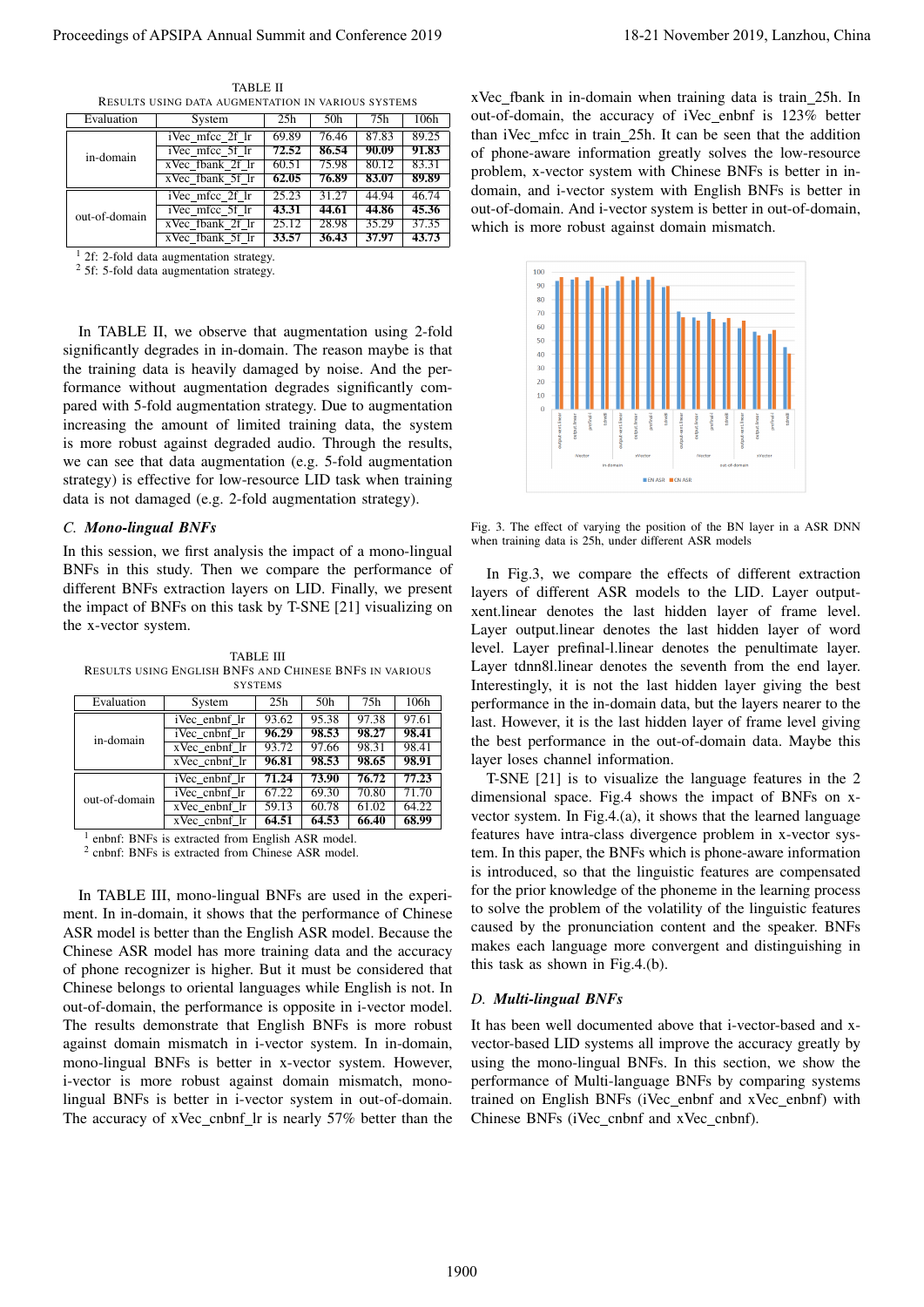

Fig. 4. The effect of BNFs on the distribution of the extracted features(best viewed in color). The figure shows t-sne visualizations of the x-vector embeddings (a) in case when xVector-fbank, (b) in case when xVector-BNF.

TABLE IV COMPARING THE ACCURACY OF DIFFERENT DURATIONS OF TRAINING DATA IN IN-DOMAIN AND OUT-OF-DOMAIN. ALL SYSTEMS CONFORM TO THE FIXED TRAINING CONDITION

| Evaluation    | System      | 25 <sub>h</sub> | 50h   | 75h   | 106h  |
|---------------|-------------|-----------------|-------|-------|-------|
| in-domain     | iVec fus1   | 96.46           | 98.83 | 98.94 | 99.08 |
|               | iVec fus2   | 96.41           | 98.12 | 98.71 | 98.83 |
|               | iVec fus3   | 97.13           | 98.64 | 98.92 | 99.03 |
|               | $xVec$ fusl | 96.95           | 98.67 | 99.01 | 99.56 |
|               | $xVec$ fus2 | 93.88           | 97.58 | 98.30 | 98.50 |
|               | xVec fus3   | 97.62           | 98.98 | 98.99 | 99.06 |
| out-of-domain | iVec fus1   | 64.96           | 71.12 | 73.24 | 75.27 |
|               | iVec fus2   | 63.05           | 70.05 | 72.13 | 73.66 |
|               | iVec fus3   | 72.38           | 75.01 | 77.35 | 78.92 |
|               | $xVec$ fusl | 55.96           | 57.94 | 63.21 | 65.54 |
|               | xVec fus2   | 58.68           | 61.60 | 63.63 | 64.19 |
|               | xVec fus3   | 65.02           | 65.22 | 68.95 | 70.14 |

<sup>1</sup> fus1 is appending directly of two BNFs.

2 fus2 is independent input of two BNFs.

3 fus3 is shallow score fusion.

In TABLE IV, we find that in in-domain, both appending directly and input independently of two BNFs are much better than mono-lingual BNFs in i-vector system. And in both ivector and x-vector system, fus1 is better than fus2 in indomain, which is proved that the BNFs extracted by different ASR model are related. However, either fus1 or fus2 is lower than mono-lingual BNFs in out-of-domain. It proves that channel information is following phone-aware information in fusion of features level. In both in-domain and out-of-domain, score fusions are quite effective, and can obtain promising results in both the i-vector and x-vector models.

We find two main advantages with multi-lingual BNFs. Firstly, these units are defined universally across multiple languages [22]–[24]. As a result, it alleviates the problem missing phones in the front-end phone recognizer of PRLM systems [25]. It enhances the modeling capability by sharing of speech data from different languages. Secondly, different acoustic definitions often present complementary discrimination ability.

### V. CONCLUSIONS

In this paper, two approaches are investigated to deal with the low-resource scenarios in the LID task. Firstly, we find that 5-fold augmentation is a good choice for LID task in data augmentation approach. Then, we extend mono-lingual phoneaware model to multi-lingual bottleneck feature extraction which is inspired by the advantage and complementarity of

universal speech attributes and language-dependent phonemes. We find mono-lingual BNFs perform much better than acoustic features alone, while multi-lingual BNFs are the best choice. The experiments show that the two approaches are quite effective on both the i-vector and x-vector models and perform well in both the in-domain data and the out-of-domain data. When training data is train 25h, our best model improved accuracy by 36%, 127% for in-domain data, out-of-domain data in i-vector system, and by 58%, 109% for in-domain data, out-of-domain data in x-vector system. In the future, we will explore which is the best method for the multi-domain LID. **Proceedings of APSIPA Annual Summit and Conference 2019**<br>  $\frac{1}{2} \sum_{n=1}^{\infty} \sum_{n=1}^{\infty} \sum_{n=1}^{\infty} \sum_{n=1}^{\infty} \sum_{n=1}^{\infty} \sum_{n=1}^{\infty} \sum_{n=1}^{\infty} \sum_{n=1}^{\infty} \sum_{n=1}^{\infty} \sum_{n=1}^{\infty} \sum_{n=1}^{\infty} \sum_{n=1}^{\infty} \sum_{n=1}^{\in$ 

#### ACKNOWLEDGEMENT

The paper is supported by Jiangsu University Natural Science Research Project 17KJB510018. The work was also supported by the National Natural Science Foundation of China under Projects 61633013.

#### **REFERENCES**

- [1] David Martinez, Oldřich Plchot, Lukáš Burget, Ondřej Glembek, and Pavel Matějka, "Language recognition in ivectors space," in Twelfth *Annual Conference of the International Speech Communication Association*, 2011.
- [2] N. Dehak, P. J. Kenny, R. Dehak, P. Dumouchel, and P. Ouellet, "Frontend factor analysis for speaker verification," *IEEE Transactions on Audio Speech & Language Processing*, vol. 19, no. 4, pp. 788–798, 2011.
- [3] Fred Richardson, Douglas Reynolds, and Najim Dehak, "Deep neural network approaches to speaker and language recognition," *IEEE Signal Processing Letters*, vol. 22, no. 10, pp. 1671–1675, 2015.
- [4] David Snyder, Daniel Garcia-Romero, Alan McCree, Gregory Sell, Daniel Povey, and Sanjeev Khudanpur, "Spoken language recognition using x-vectors," in *Proc. Odyssey 2018 The Speaker and Language Recognition Workshop*, 2018, pp. 105–111.
- [5] Zhiyuan Tang, Dong Wang, Yixiang Chen, Lantian Li, and Andrew Abel, "Phonetic temporal neural model for language identification," *IEEE/ACM Transactions on Audio, Speech, and Language Processing*, vol. 26, no. 1, pp. 134–144, 2017.
- [6] E Wong, J Pelecanos, S Myers, and S Sridharan, "Language identification using efficient gaussian mixture model analysis," in *Australian International Conference on Speech Science and Technology*, 2000, vol. 4, pp. 7–6.
- [7] M. A. Zissman and E. Singer, "Automatic language identification of telephone speech messages using phoneme recognition and n-gram modeling," in *IEEE International Conference on Acoustics*, 2002, pp. 305–308.
- [8] Yan Song, Bing Jiang, YeBo Bao, Si Wei, and Li-Rong Dai, "I-vector representation based on bottleneck features for language identification," *Electronics Letters*, vol. 49, no. 24, pp. 1569–1570, 2013.
- [9] Liu Yi, He Liang, Liu Jia, and Michael T. Johnson, "Speaker embedding extraction with phonetic information," 2018.
- [10] Zhiyuan Tang, Dong Wang, Yixiang Chen, Ying Shi, and Lantian Li, "Phone-aware neural language identification," in *2017 20th Conference of the Oriental Chapter of the International Coordinating Committee on Speech Databases and Speech I/O Systems and Assessment (O-COCOSDA)*. IEEE, 2017, pp. 1–6.
- [11] Lantian Li, Zhiyuan Tang, Dong Wang, Andrew Abel, Yang Feng, and Shiyue Zhang, "Collaborative learning for language and speaker recognition," in *National Conference on Man-Machine Speech Communication*. Springer, 2017, pp. 58–69.
- [12] Tom Ko, Vijayaditya Peddinti, Daniel Povey, Michael L Seltzer, and Sanjeev Khudanpur, "A study on data augmentation of reverberant speech for robust speech recognition," in *ICASSP*. IEEE, 2017, pp. 5220–5224.
- [13] Zoltn Tske, Pavel Golik, David Nolden, Ralf Schlter, and Hermann Ney, "Data augmentation, feature combination, and multilingual neural networks to improve asr and kws performance for low-resource languages," in *Interspeech*, 2014.